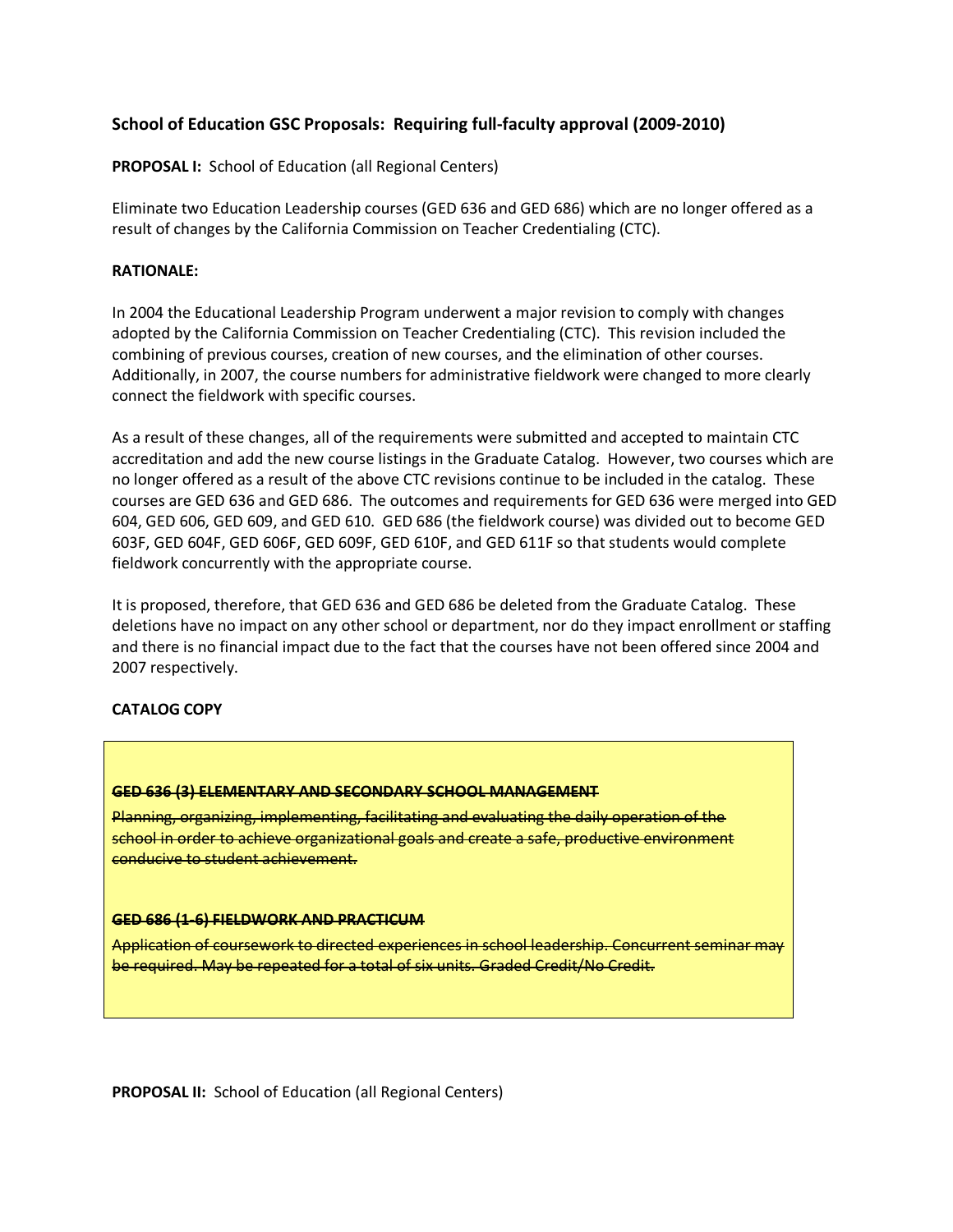Change Autism course from a Special Studies (GED 691) option to GED 652 course. It is recommended that the School of Education regularize a 3 unit graduate section of coursework in Autism that is currently being offered as a Special Studies course.

#### **RATIONALE:**

AB 2302 identifies the disability category of Autism as a critical area for school districts who employ Education Specialist teachers. Specifically, a university level course in Autism is required for employability of teachers with Mild/Moderate authorization until 2011. Currently, Autism disability content is required to be addressed in Moderate/Severe authorization only. All university teacher preparation programs will need to address Autism content in the Mild/Moderate Authorization also under the new CTC Re-Authorization and Reform process. In 2011, AB 2302 will sunset and the new regulations will take over.

In response to AB 2302 requirements, PLNU offers a graduate level course in Autism that is listed on the transcript as GED 691 Special Studies in Education. As PLNU proceeds through the Re-Authorization process, there exists the opportunity to use this Autism course as an anchor for a  $9 - 12$  unit Autism certificate. Autism is an area where many are interested in greater knowledge and expertise so it can be a beneficial certificate to offer.

There is no change to the school's learning outcomes or credential and degree requirements. The benefit is to clarify the student records to reflect this distinct course on a student transcript.

#### **CATALOG COPY:**

#### **GED 652 (3) Autism Spectrum Disorders**

Major educational practices of special education including emergent issues, theories, and research as they relate to curricular and instructional decision making for students with Autism Spectrum Disorder. This course provides the candidate with the necessary knowledge and skills regarding curriculum, instruction, assistive technology necessary to provide special education services and supports to students with Autism Spectrum Disorder in schools.

## **PROPOSAL III: School of Education, MA in Special Education (All Regional Centers)**

*Approved by the SOE faculty 3.17.2010 Approved by GSC 4.8.2010*

#### **PROPOSAL:**

Currently, Education Specialist candidates must complete two levels of preparation to earn a *clear* credential. Education Specialists having met the requirements of the first, *preliminary,* credential must complete advanced special education coursework through an approved *clear* (Level II) program. In 2007, the California Commission on Teacher Credentialing (CTC) charged a Work Group and Design Team to propose amendments and additions to the special education regulations. These changes include updating special education authorizations to meet the current needs and practices found in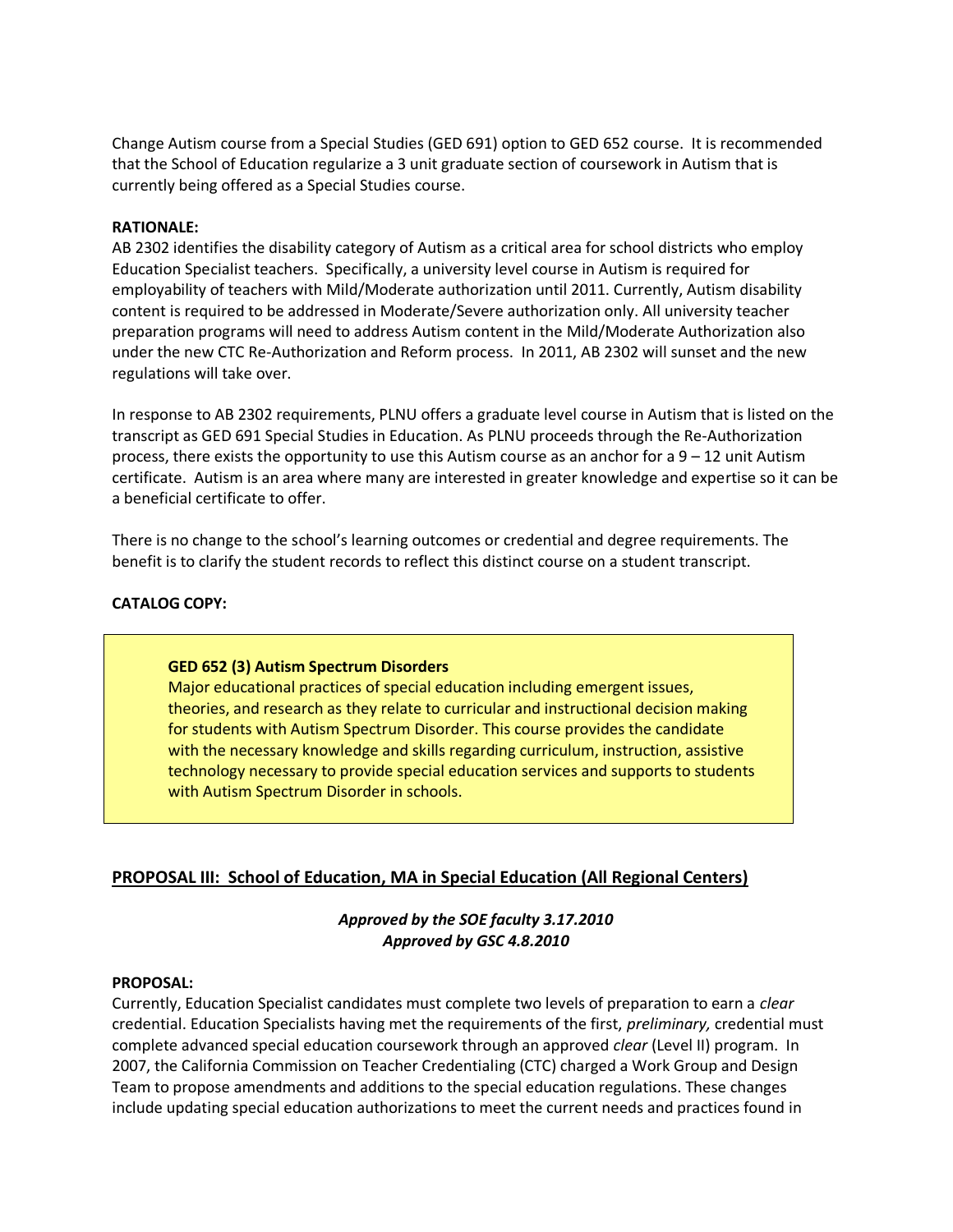California public schools, a new method of preparation to earn a *clear* special education credential, and establishing a new specialty area authorization for teaching credential. These proposed amendments and additions were approved in March, 2009 with the directive to program sponsors to submit new program proposals and transition to these new standards beginning January, 2011. Given that the School of Education (SOE) is currently a program sponsor, a re-design of the existing *clear* program and accompanying courses is required to retain our program sponsorship and mindfully respond to the demands of the current market.

Therefore, it is recommended that the SOE implement the proposed Master of Arts in Special Education degree affording candidates both the newly defined Education Specialist *Clear* (Induction) Credential with selected Added Authorizations for Special Education (AASE). These authorizations include Autism, Traumatic Brain Injury (TBI), or Other Health Impaired (OHI). This new degree would replace the current Master of Arts in Education (with a concentration in Special Education) and the former *clear* (level II) Education Specialist credential program. It would be available to candidates beginning spring, 2011. No new candidates would be admitted in the former program after this date. Special attention will be taken to teach-out those currently enrolled in the current program.

Total course additions: 9 (effective spring 2011) GED 650 (3), GED656 (2), GED652 (3), GED652F (1), GED653 (3), GED653F (1), GED654 (3), GED654F (1), GED659 (2), Total 19

Total course deletions: 7 (effective end of summer 2011) *(616, 628, 634, 638, 639, 642 – all are 3 hours, GED 684 3-6 hours) (Courses may remain for general education. However these courses no longer meet standards required by CTC and will be phased out as current special education candidates move through the current clear credential)*

#### **PROGRAM LEARNING OUTCOMES (PLO)**

- 1. The program provides candidates with appropriate professional development and preparation program-based coursework to expand skills and to pursue advanced study with consideration of their teaching assignment and Education Specialist authorization.
- 2. The program focuses on advanced skill development designed to enhance candidate teaching abilities and reflect inquiry based methodology and reflective practice.
- 3. The program assesses candidate skills in application of pedagogical knowledge and skills acquired in the preliminary credential program through an intensive and inquiry-based formative process that integrates induction program activities with district and partner organizations' professional development efforts.

With the Commission on Teacher Credentialing (CTC) approving the new Education Specialist Clear (Induction) Authorization standards in March, 2009, program sponsors are required to submit new program proposals and transition to these new standards beginning January 2011. Substantial changes have been made in the regulations for the new Clear (Induction) Education Specialist authorization that necessitates a re-design of the existing program and the development of new coursework specifically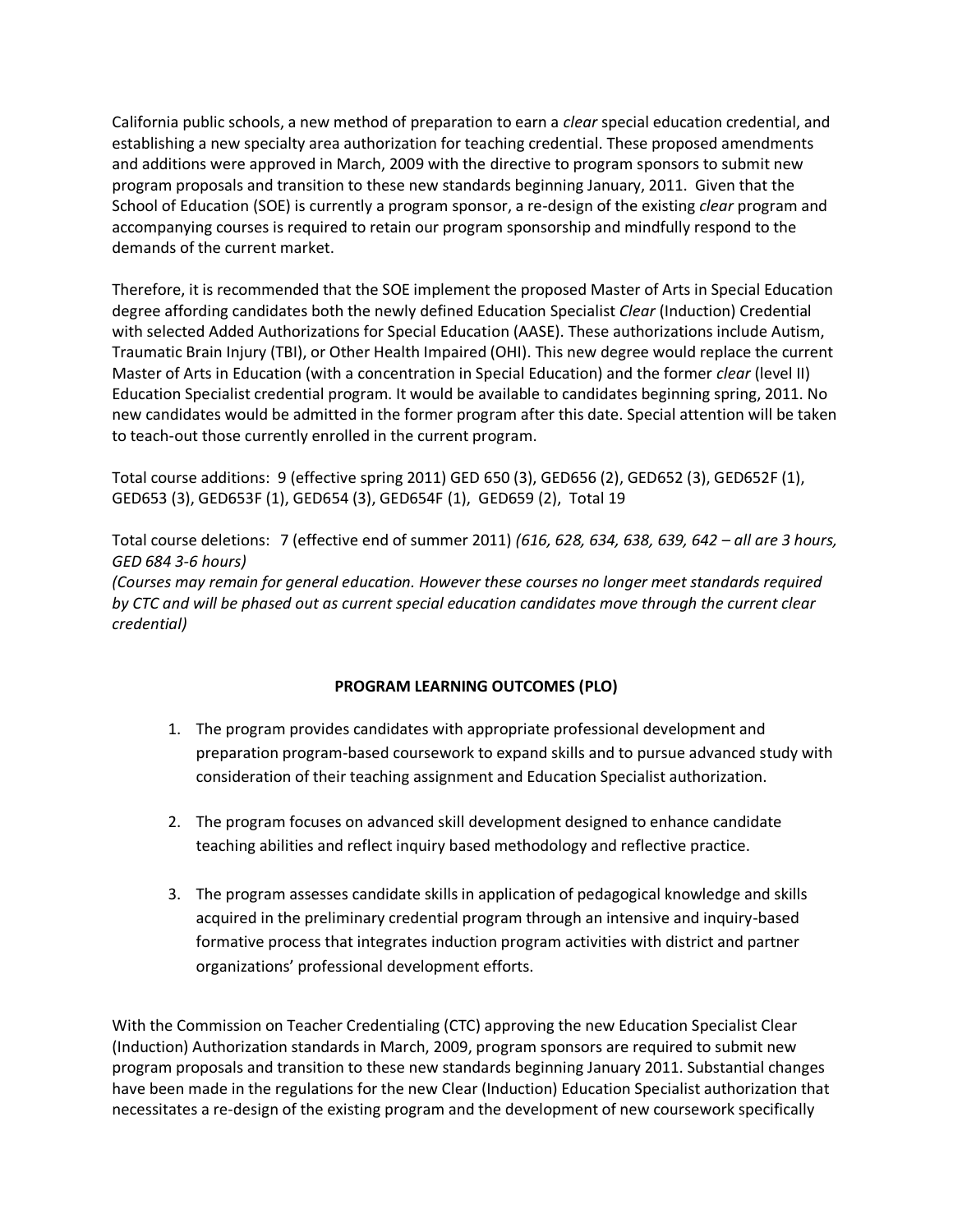designed to meet the new standards. The Commission's changes to *clear* an Education Specialist credential include a program that combines advanced coursework with supported induction that is available to all *preliminary* credential holders.

There are several rationales for the proposed Master of Arts in Special Education Program:

- (1) CTC has integrated the SOE's current Education Specialist *Clear* Standards into the new Education Specialist *Preliminary* Standards. Therefore, some of the current advanced coursework will no longer meet the new required *Clear* Standards.
- (2) The changes to *clear* an Education Specialist credential include a program that combines advanced coursework and supported induction. This strongly encourages the partnering of the SOE with local school districts. Therefore, it is imperative for all regional centers to be in alignment regarding course offerings and instructional practices. The Master of Arts in Special Education proposal allows the SOE to offer a new program that brings about this alignment.
- (3) The proposal also allows induction to be guided by the newly required Individual Induction Plan (IIP) and is accompanied by mentored support that will allow applied and specialized experiences for all the credentials that the candidate holds.
- (4) The key advantage of the new design from CTC will lead to better prepared, more competent teachers, who will also be authorized (AASE to potentially include Autism, TBI, or OHI) to deal with the complexities of special education. To remain competitive in the marketplace, the SOE needs to respond in a timely fashion. The Master of Arts in Special Education proposal allows the SOE to offer a masters degree that mirrors best practices and current service delivery models.

It is therefore recommended that the School of Education make the following major changes:

- (1) Eliminate the current 36 hour Master of Arts in Education program with Concentration in Special Education for the Clear Education Specialist teaching Credential at the end of fall semester 2011as it will no longer meet the required CTC standards.
- (2) Add the Master of Arts in Special Education, which will include: 1.) the Clear (Induction) Education Specialist Credential, 2.) at least one AASE, and 3.) advanced coursework culminating in a graduate degree beginning spring semester 2011.

| <b>School of Education, Special Education Program 2010</b><br><b>Analysis of Changes in Course Offerings</b><br><b>Faculty Load Assignments per Regional Center</b> |                                  |                                  |                     |  |  |
|---------------------------------------------------------------------------------------------------------------------------------------------------------------------|----------------------------------|----------------------------------|---------------------|--|--|
|                                                                                                                                                                     | <b>OLD Offerings (unit load)</b> | <b>NEW Offerings (unit load)</b> | <b>Net</b><br>Chang |  |  |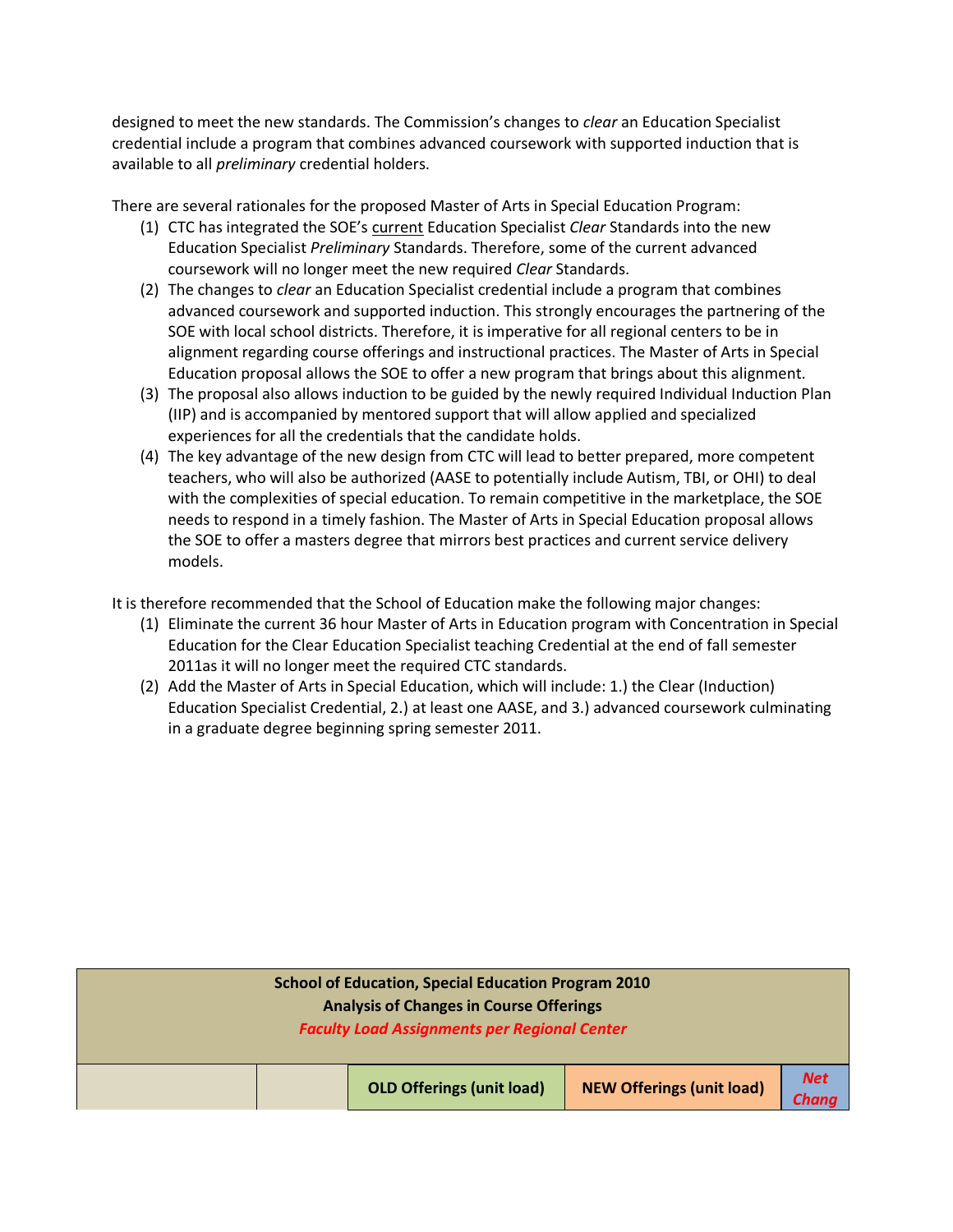|                        |                 |                |               |                |                |                |                | $\boldsymbol{e}$ |
|------------------------|-----------------|----------------|---------------|----------------|----------------|----------------|----------------|------------------|
|                        |                 |                |               | <b>Summe</b>   |                |                | <b>Summe</b>   |                  |
| <b>Catalog</b>         | <b>Course</b>   | Fall           | <b>Spring</b> | r              | Fall           | <b>Spring</b>  | r              |                  |
| Dropped entirely       | <b>GED 616</b>  | $\mathbf 0$    | 3             | $\mathbf{0}$   | $\theta$       | $\mathbf{0}$   | $\mathbf{0}$   | $-3$             |
|                        | <b>GED 622</b>  | 3              | 3             | 3              | 3              | 3              | 3              | $\mathbf 0$      |
| drop from SPED Clear   | <b>GED 628</b>  | 3              | 3             | 3              | $\mathbf{0}$   | $\mathbf 0$    | 3              | $-6$             |
| Dropped entirely       | <b>GED 634</b>  | 3              | 3             | $\overline{3}$ | $\overline{0}$ | $\overline{0}$ | $\overline{0}$ | $-9$             |
| Dropped entirely       | <b>GED 638</b>  | 0              | 3             | $\Omega$       | 0              | $\mathbf 0$    | 0              | $-3$             |
| Dropped entirely       | <b>GED639</b>   | 3              | 3             | $\mathbf 0$    | $\mathbf{0}$   | $\mathbf 0$    | $\mathbf{0}$   | $-6$             |
|                        | <b>GED 641</b>  | 3              | $\mathbf 0$   | 3              | 3              | $\mathbf 0$    | 3              | $\mathbf 0$      |
| drop from SPED Clear   | <b>GED 642</b>  | 3              | 3             | $\overline{0}$ | 0              | $\mathbf 0$    | $\overline{0}$ | $-6$             |
| <b>New</b>             | <b>GED 650</b>  | $\overline{0}$ | $\Omega$      | $\Omega$       | $\Omega$       | 3              | 3              | 6                |
| <b>New</b>             | <b>GED 652</b>  | 0              | 0             | 0              | $\overline{2}$ | $\mathbf 0$    | $\mathbf 0$    | $\overline{2}$   |
| <b>New</b>             | <b>GED 652F</b> | $\overline{0}$ | 0             | $\Omega$       | $\mathbf{1}$   | $\overline{0}$ | 0              | $\mathbf{1}$     |
| <b>New</b>             | <b>GED 653</b>  | $\overline{0}$ | $\Omega$      | $\Omega$       | $\Omega$       | $\overline{2}$ | 0              | 2                |
| <b>New</b>             | <b>GED 653F</b> | $\overline{0}$ | $\Omega$      | $\Omega$       | $\Omega$       | $\mathbf{1}$   | 0              | $\mathbf{1}$     |
| <b>New</b>             | <b>GED 654</b>  | 0              | 0             | 0              | 0              | $\mathbf 0$    | $\overline{2}$ | 2                |
| <b>New</b>             | <b>GED 654F</b> | 0              | 0             | 0              | $\mathbf{0}$   | $\mathbf 0$    | $\mathbf{1}$   | $\mathbf{1}$     |
| <b>New</b>             | <b>GED 656</b>  | $\overline{0}$ | 0             | $\Omega$       | 3              | $\mathbf 0$    | 0              | 3                |
| Replaces GED684        | <b>GED 658</b>  | $\overline{0}$ | $\Omega$      | $\Omega$       | $\Omega$       | $\overline{2}$ | $\overline{2}$ | $\overline{4}$   |
| Replaces GED684        | <b>GED 658F</b> | 0              | 0             | $\mathbf 0$    | $\mathbf{0}$   | $\mathbf{1}$   | $\mathbf{1}$   | $\overline{2}$   |
| <b>New</b>             | <b>GED 659</b>  | $\mathbf 0$    | 0             | $\mathbf 0$    | $\mathbf{0}$   | $\mathbf 0$    | 3              | 3                |
| <b>Existing course</b> | <b>GED 670</b>  | $\Omega$       | 3             | 3              | $\mathbf{0}$   | 3              | 3              | $\mathbf 0$      |
| <b>Existing course</b> | <b>GED 672</b>  | 6              | 6             | 6              | 6              | 6              | 6              | $\Omega$         |
| <b>Existing course</b> | <b>GED 675</b>  | $\overline{0}$ | 3             | $\overline{0}$ | $\Omega$       | 3              | $\overline{0}$ | $\overline{0}$   |
| Dropped entirely       | <b>GED 684</b>  | $\mathbf 0$    | 3             | 3              | $\mathbf 0$    | $\mathbf 0$    | $\mathbf 0$    | $-6$             |
| <b>Existing course</b> | <b>GED 689</b>  | 3              | 3             | $\overline{0}$ | 3              | 3              | $\mathbf 0$    | $\mathbf 0$      |
| <b>Existing course</b> | <b>GED 689P</b> | $\mathbf{1}$   | $\mathbf{1}$  | $\overline{0}$ | $\mathbf{1}$   | $\mathbf{1}$   | $\overline{0}$ | $\mathbf 0$      |
| <b>Total units</b>     |                 | 28             | 40            | 24             | 22             | 28             | 30             | $-12$            |

## *Notes/Impact on Full-time Faculty & Adjunct Loads*

1. Courses are offered based upon student demand.

2. Changes in courses required for program are replaced by other (different) requirements,

so net impact of course offerings is the same (unless student population/demand changes).

## **MASTER OF ARTS IN SPECIAL EDUCATION COURSES:**

| MA in Education (Current) with a          | MA Special Education (New) |
|-------------------------------------------|----------------------------|
| <b>concentration in Special Education</b> |                            |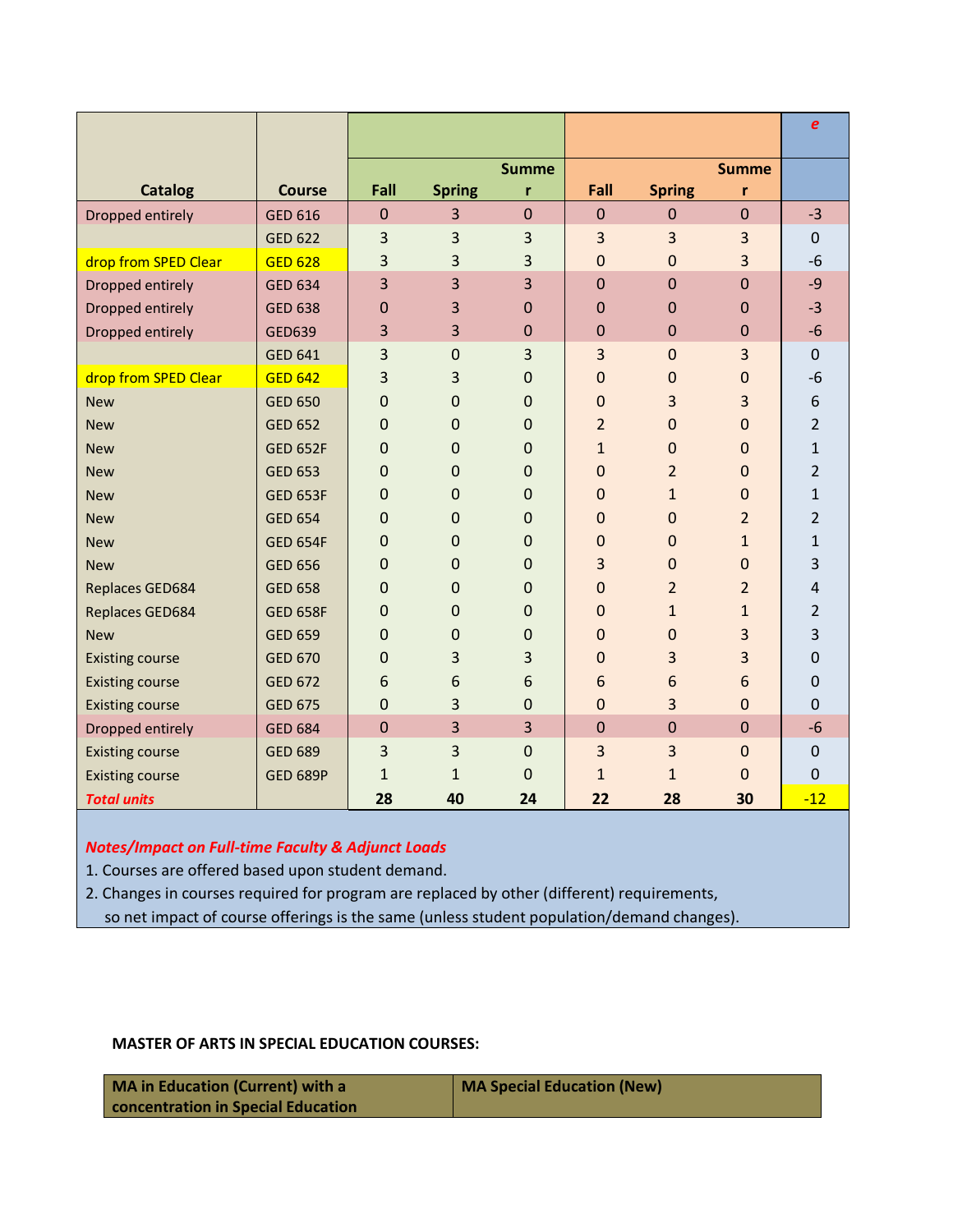| The current program clears either the Mild<br>/Moderate or the Moderate/Severe<br>credential. All of the courses are the same<br>except GED 616 or GED 638.<br><b>18-20 Units</b> |                                                                              | <b>Education Specialist Core Courses Required for</b><br>the Education Specialist Clear Credential and<br><b>AASE/Total Core units required: 12-15</b> |                                                                                                                                           |                                                                                                                                                                                                                          |                |
|-----------------------------------------------------------------------------------------------------------------------------------------------------------------------------------|------------------------------------------------------------------------------|--------------------------------------------------------------------------------------------------------------------------------------------------------|-------------------------------------------------------------------------------------------------------------------------------------------|--------------------------------------------------------------------------------------------------------------------------------------------------------------------------------------------------------------------------|----------------|
| <b>GED 622</b>                                                                                                                                                                    | <b>Advanced Special Education</b><br>Assessment                              | $1 -$<br>3                                                                                                                                             | <b>GED 622</b>                                                                                                                            | <b>Change Title to:</b><br><b>Advanced Special Education</b><br>Assessment and Analysis of<br><b>Behavior</b>                                                                                                            | 3              |
| <b>GED 628</b>                                                                                                                                                                    | Using Technology to Support<br><b>Student Learning (BTSA</b><br>Standard 16) | $\overline{3}$                                                                                                                                         | <b>GED656</b>                                                                                                                             | <b>Eliminate GED628 from the</b><br><b>SPED Clear, note it was also</b><br>eliminated from the<br>requirements for the MS/SS<br>Clear program. Create new<br>course<br>Shared Leadership, Legislation<br>and Due Process | $\overline{2}$ |
| <b>GED 634</b>                                                                                                                                                                    | <b>Transition Services for</b><br><b>Students with Disabilities</b>          | $1 -$<br>3                                                                                                                                             | <b>Eliminate GED634 and students will chose one</b><br><b>Advanced Methods for Disabilities-AASE*Choose</b><br>one of the following sets: |                                                                                                                                                                                                                          |                |
|                                                                                                                                                                                   |                                                                              |                                                                                                                                                        | <b>GED 652</b>                                                                                                                            | Create new course:<br><b>Methods for Teaching Students</b><br>with Autism Spectrum<br>disorders                                                                                                                          | 3              |
|                                                                                                                                                                                   |                                                                              |                                                                                                                                                        | <b>GED652F</b>                                                                                                                            | <b>Create new course:</b><br><b>Fieldwork for Autism Spectrum</b>                                                                                                                                                        | $\mathbf{1}$   |
| <b>GED 639</b>                                                                                                                                                                    | <b>Health Education (BTSA</b><br>Standard 19)                                | 3                                                                                                                                                      | <b>GED 653</b>                                                                                                                            | <b>Eliminate GED639 as</b><br>requirement for the Clear<br><b>Credential, replace with</b><br><b>Create new course:</b><br><b>Methods for Teaching Students</b><br>with Traumatic Brain Injury                           | 3              |
|                                                                                                                                                                                   |                                                                              |                                                                                                                                                        | <b>GED653F</b>                                                                                                                            | <b>Create new course:</b><br><b>Fieldwork for Students with</b><br><b>Traumatic Brain Injury</b>                                                                                                                         | $\mathbf{1}$   |
| <b>GED 642</b>                                                                                                                                                                    | Advanced Teaching of<br><b>English Learners (BTSA</b><br>Standard 19)        | $\overline{3}$                                                                                                                                         | <b>GED654</b>                                                                                                                             | <b>Eliminate GED642 as</b><br>requirement for Clear (It<br><b>remains in the MS/SS Clear)</b><br><b>Create new course:</b><br><b>Methods for Teaching</b><br><b>Students with Other Health</b><br><b>Impairments</b>     | $\overline{3}$ |
|                                                                                                                                                                                   |                                                                              |                                                                                                                                                        | <b>GED654F</b>                                                                                                                            | <b>Create new course:</b><br>Fieldwork for students with<br><b>Other Health Impairments</b>                                                                                                                              | $\mathbf{1}$   |
| The current Mild/Moderate Clear Credential<br><b>Requires</b>                                                                                                                     |                                                                              |                                                                                                                                                        |                                                                                                                                           |                                                                                                                                                                                                                          |                |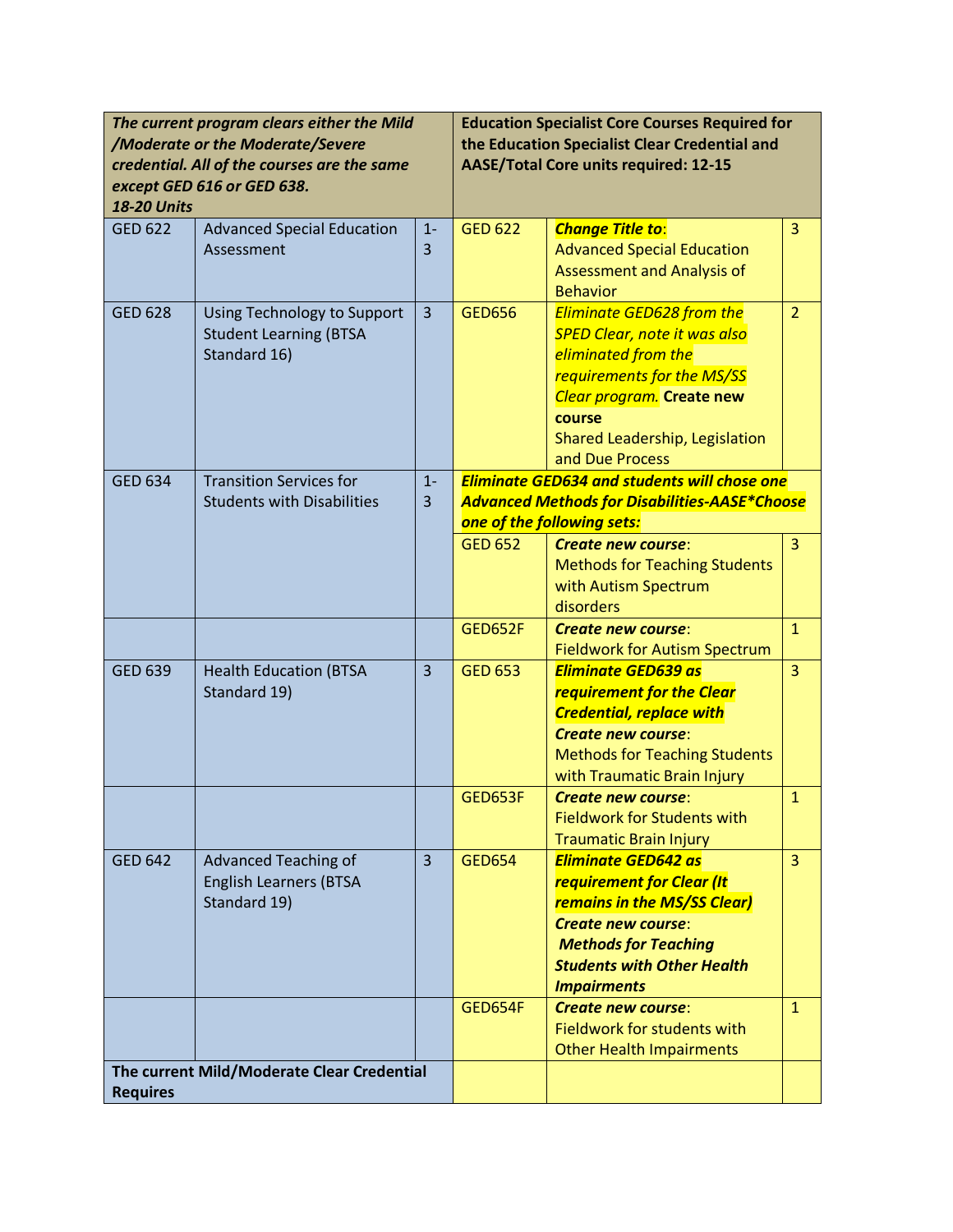| GED616          | Curriculum Development,<br>Innovation, and Evaluation<br>(BTSA Standard 15)                                                   | $\overline{3}$ | <b>GED650</b>                                                                                                                                                                                                                                                                  | <b>Eliminate GED616 and replace</b><br>it with<br><b>Create new course: Universal</b><br><b>Access: Equity for all Students</b> | $\overline{3}$ |
|-----------------|-------------------------------------------------------------------------------------------------------------------------------|----------------|--------------------------------------------------------------------------------------------------------------------------------------------------------------------------------------------------------------------------------------------------------------------------------|---------------------------------------------------------------------------------------------------------------------------------|----------------|
| <b>Requires</b> | The current Moderate/Severe Clear Credential                                                                                  |                |                                                                                                                                                                                                                                                                                |                                                                                                                                 |                |
| <b>GED 638</b>  | <b>Systems Management for</b><br><b>Student Success in the</b><br>Moderate/Severe Classroom                                   | $1 -$<br>3     |                                                                                                                                                                                                                                                                                | Eliminate GED638, all students<br>take GED650                                                                                   |                |
|                 |                                                                                                                               |                |                                                                                                                                                                                                                                                                                | <b>Total Core Units Required: 12</b>                                                                                            |                |
|                 | <b>Additional Advanced Courses for the Master of Arts</b>                                                                     |                |                                                                                                                                                                                                                                                                                |                                                                                                                                 |                |
| <b>GED 672</b>  | Philosophy of Education                                                                                                       | $\overline{3}$ |                                                                                                                                                                                                                                                                                | No change                                                                                                                       | 3              |
|                 | Move GED689 to<br>Requirement no longer<br>elective                                                                           |                | <b>GED689</b>                                                                                                                                                                                                                                                                  | <b>Existing Course required of</b><br>other SOE Programs: Master's<br>Project                                                   | $\overline{3}$ |
|                 | Add requirement of<br>GED689P                                                                                                 |                | <b>GED 689P</b>                                                                                                                                                                                                                                                                | <b>Existing Course required of</b><br>other SOE Programs: Action<br><b>Research Project Support</b>                             | $\mathbf{1}$   |
| <b>TOTAL</b>    |                                                                                                                               |                |                                                                                                                                                                                                                                                                                |                                                                                                                                 | 19             |
|                 | <b>Restricted Electives</b>                                                                                                   |                |                                                                                                                                                                                                                                                                                |                                                                                                                                 |                |
| <b>GED 684</b>  | <b>BTSA Induction Fieldwork or</b><br><b>Reflective Coaching</b><br>Fieldwork for non-BTSA<br>Candidates                      | $3-$<br>6      | <b>GED 658</b>                                                                                                                                                                                                                                                                 | <b>Replace GED684 with new</b><br>course GED658 & 658F<br><b>Reflective Coaching/Induction</b>                                  | $\overline{2}$ |
|                 |                                                                                                                               |                | <b>Create New course: Reflective</b><br><b>GED658F</b><br>Coaching/Induction Fieldwork                                                                                                                                                                                         |                                                                                                                                 | $\mathbf{1}$   |
|                 | <b>OR</b>                                                                                                                     |                |                                                                                                                                                                                                                                                                                |                                                                                                                                 |                |
| <b>GED 689</b>  | <b>GED689 Moved to</b><br><b>Requirement</b><br>Master's Project                                                              | $\overline{3}$ | <b>GED 659</b>                                                                                                                                                                                                                                                                 | <b>Create New course:</b><br>Independent Studies in Special<br>Education                                                        | $\overline{2}$ |
| <b>TOTAL</b>    | <b>REQUIRED</b>                                                                                                               |                |                                                                                                                                                                                                                                                                                |                                                                                                                                 | 24             |
|                 | Candidates with their<br>preliminary coursework<br>from this university may<br>apply up to 9 units of<br>approved coursework. | 9              | Candidates with their preliminary<br>coursework from this university may apply<br>up to 12 units of approved coursework. This<br>brings the credits from the preliminary<br>credential the same as the MATL Degree.                                                            |                                                                                                                                 | 12             |
|                 |                                                                                                                               |                | <b>Electives</b>                                                                                                                                                                                                                                                               |                                                                                                                                 | 12             |
|                 |                                                                                                                               |                | <b>Candidates can add other AASE to their</b><br>credential, or complete elective hours by<br>taking one of more of these electives. Each<br>of these electives are already in existence<br>and required of other SOE Programs, no<br>new sections needed for this population. |                                                                                                                                 |                |
|                 |                                                                                                                               |                | <b>GED 642</b>                                                                                                                                                                                                                                                                 | <b>Teaching Strategies for English</b>                                                                                          | $\overline{3}$ |
|                 |                                                                                                                               |                |                                                                                                                                                                                                                                                                                |                                                                                                                                 |                |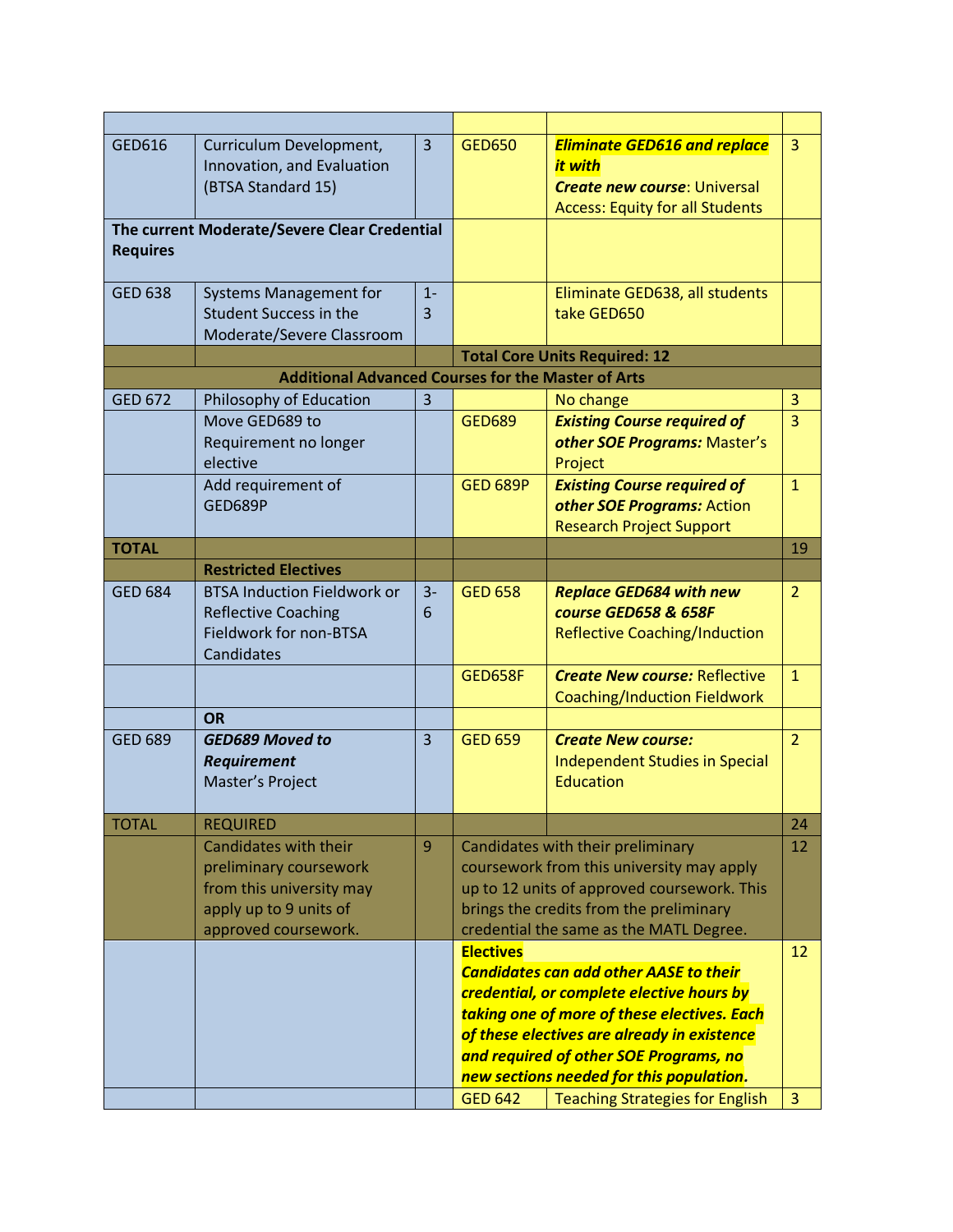|       |    |                | Learners'                                                           |    |
|-------|----|----------------|---------------------------------------------------------------------|----|
|       |    | <b>GED 670</b> | Educational Psychology <sup>2</sup>                                 |    |
|       |    | <b>GED 641</b> | <b>School Communities in a</b><br>Pluralistic Society <sup>3</sup>  |    |
|       |    | <b>GED 675</b> | Family Systems <sup>4</sup>                                         |    |
|       |    | <b>GED 628</b> | <b>Using Technology to Support</b><br>Student Learning <sup>5</sup> | 3  |
| TOTAL | 36 |                |                                                                     | 36 |

**Rationale:** The Education Specialist Clear program standards have been revised by CTC (March 2009) necessitating a revision of our current Clear Education Specialist and Master of Arts degree program.

**Impact on support services:** The Office of Records, SFS, graduate admissions counselors and faculty will need to become familiar with the requirements of the new program. The support services offices have all been contacted during the development of this proposal and have encouraged this process as they see it beneficial to both candidates and the university.

**Department/school/institution mission fit:** The special education credential program has been an integral part of the School of Education for many years and continues to provide strong enrollment. As the legislature, CTC and market demands have been recognized, our program has adapted and grown. This proposal comes out of external laws and is responsive to the current market demands of special education candidates. This proposal allows our programs to be more competitive in helping candidates obtain a high quality education specialist clear credential, Added Authorization in Special Education, and at the same time complete a master's degree.

**Impact on enrollment:** The education specialist credential programs at PLNU as a whole have been growing in response to the on-going shortage of trained teachers in the field of special education throughout California. It is anticipated with offering the proposed Master's in Special Education with the AASE, more candidates will be interested in the program and district partnerships will increase.

**Impact on department/school staffing:** Regional Centers would utilize current full-time faculty or adjunct faculty. Each regional center and program coordinators for special education will develop a phase in for the Master's of Arts in Special Education and phase out for the current program. Since the new program requirements are similar to the current program requirements there should not be an increase in faculty load to implement this program.

 $\overline{a}$  $1$  GED642 is already offered frequently at the regional centers as it is required of the Multiple Subject/Single Subject Clear credential.

 $2$  GED670 is already offered frequently at the regional centers as it is required in the School Counseling (Pupil Personnel Services) Credential.

 $3$  GED641 is already offered frequently at the regional centers as it is a requirement in all four concentrations in the Master of Arts in Teaching (MAT) preliminary credential programs, in the School Counseling (Pupil Personnel Services Credential), and the CLAD credential.

 $4$  GED675 is already offered frequently at the regional centers as it is required in the School Counseling (Pupil Personnel Services) Credential.

<sup>&</sup>lt;sup>5</sup> GED628 is already offered at the regional centers at least once per year as it is a requirement in the Reading Certificate and is an elective in other programs.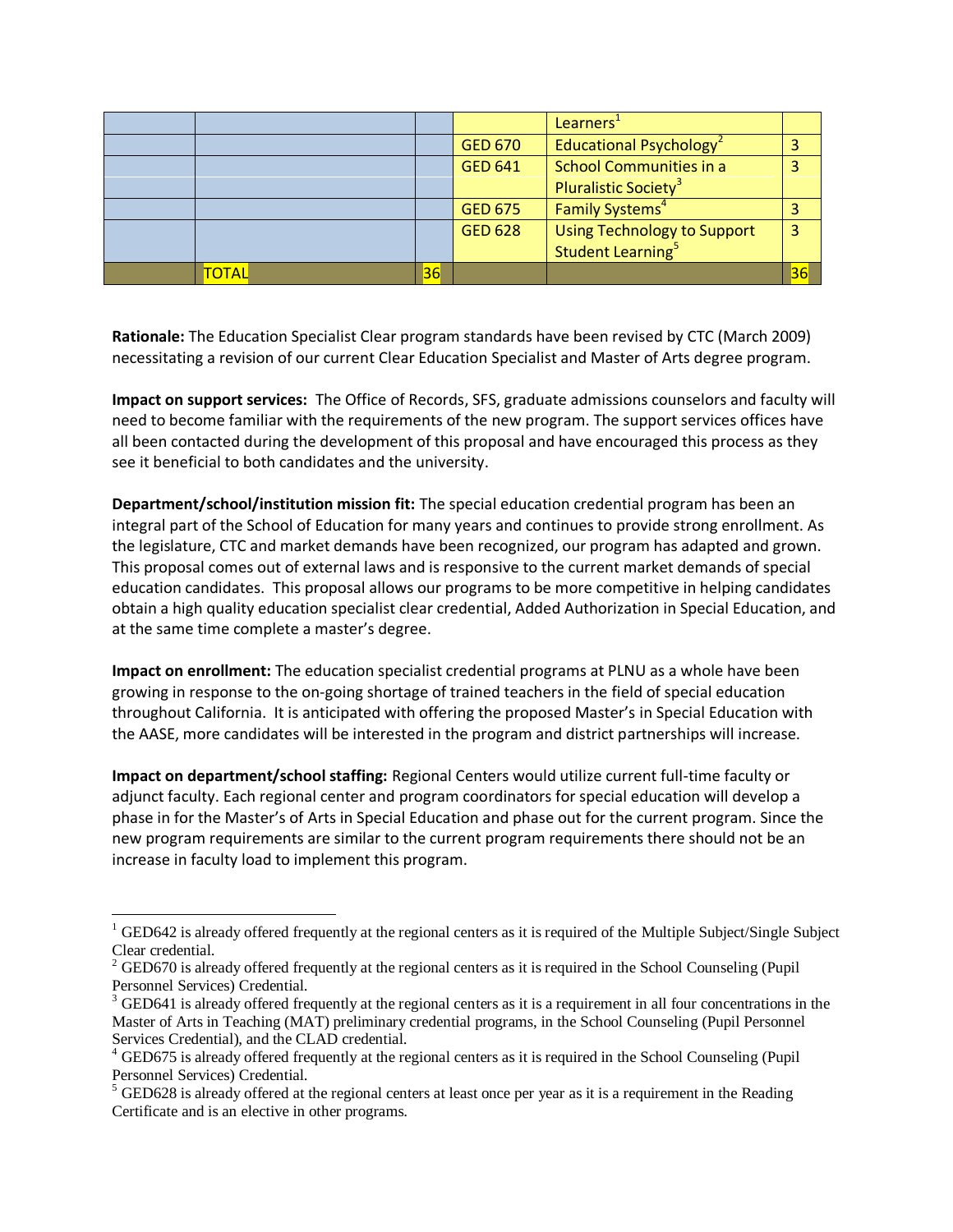#### **Impact of proposal on the size of the major:** none

**Staffing increase/decrease:** The proposal requires the addition of one field experience course for each of the three AASE's (Autism, Traumatic Brain and Other Health Impaired). The field experience courses would be overseen by special education faculty.

**Budget:** no change.

#### **Course Descriptions:**

#### **Relationship between the MAT Degree and this new proposed degree:**

*Students that complete the PLNU MAT degree and then desire to complete their Clear credential and MA in Special Education would be subject to the academic policy within the graduate catalog for completing two degrees at PLNU.* 

#### **Transfer Credit***:*

*Students desiring to transfer relevant graduate credit from another regionally accredited institution would be subject to the academic policy within the PLNU graduate catalog.*

### **COURSES DROPPED FROM CURRENT MASTERS IN EDUCATION WITH CONCENTRATION IN SPECIAL EDUCATION**

**GED 616 Curriculum Developments, Innovation, and Evaluation (3) GED 628 Using Technology to Support Student Learning (3) GED 634 Transition Services for Students with Mild/Moderate Disabilities (3) GED 638 Systems Management for Students with Moderate/Severe Disabilities (3) GED 639 Health Education (3) GED684** BTSA Induction Fieldwork (3-6)

**COURSES DROPPED FROM GRADUATE CATALOG 2010-11 GED 634 Transition Services for Students with Mild/Moderate Disabilities (3) GED 638 Systems Management for Students with Moderate/Severe Disabilities (3)**

**PROPOSED CORE COURSES REQUIRED FOR EDUCATION SPECIALIST CLEAR (INDUCTION) CREDENTIAL AND SUPPLEMENTAL AASE CATALOG COPY**

## **GED 622 (3) Advanced Special Education Assessment and Analysis of Behavior Course Description:**

This course provides the candidate with advanced and applied strategies for students with disabilities impacting appropriate social and emotional functioning. The course addresses conceptual models of behavioral deficits, social, academic, and behavioral interventions, and current legal issues in special education. Special emphasis will be placed on conducting functional behavior assessments, designing data-driven instruction, working with individual and group problem solving skills, and understanding positive behavior supports by use of informal and formal assessments.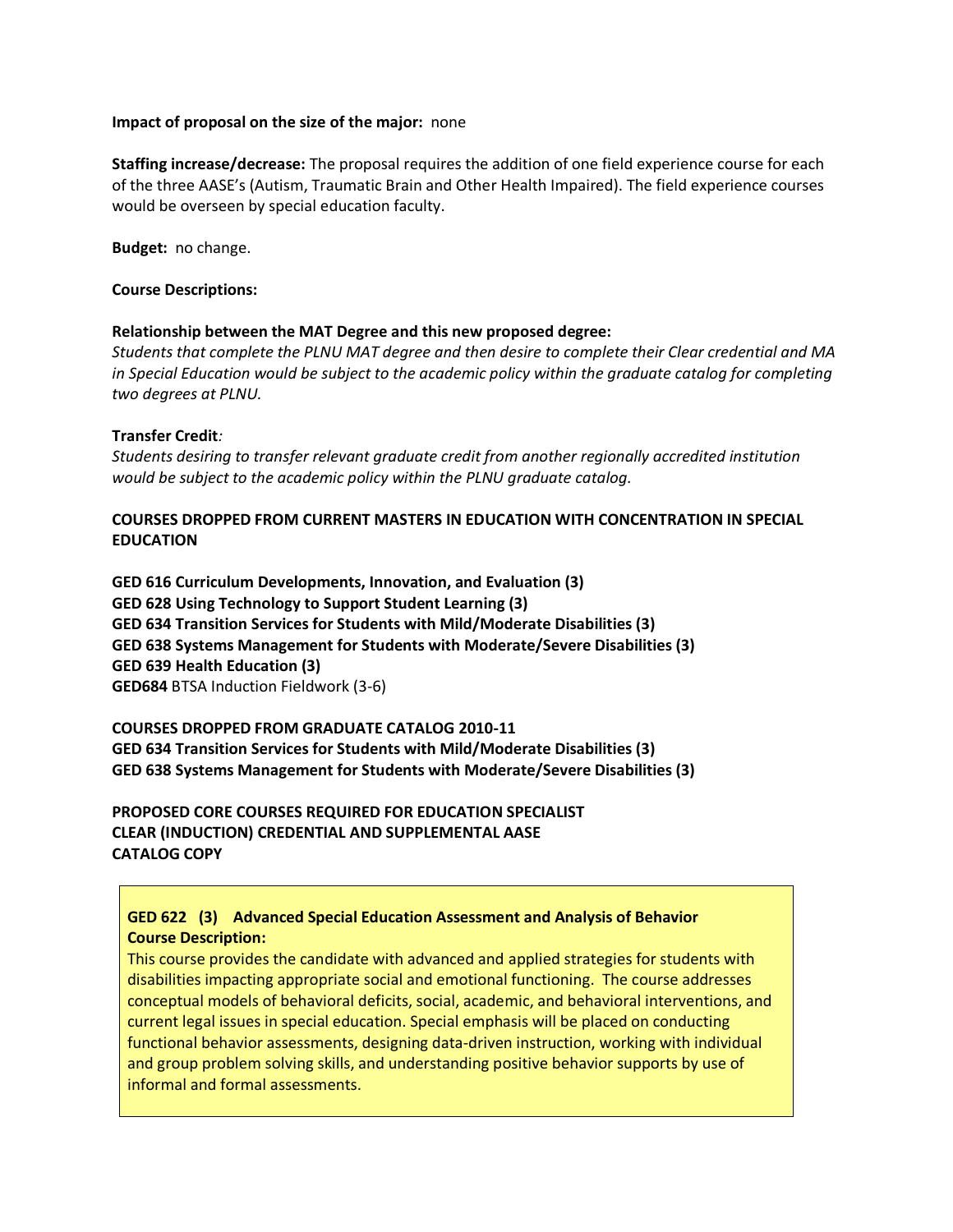# **GED 650 (3) Universal Access: Equity for all Students**

## **Course Description:**

Principles of designing and implementing equitable and inclusive learning environments free of bias; use of culturally responsive pedagogical practices; differentiation of state-adopted academic content, student product, and instructional process to maximize student achievement – through use of a variety of resources and the implementation of a variety of service delivery models. Candidates apply skills to address curricular, instructional, and assessment challenges in the school and community settings.

## **GED 656 (2) Shared Leadership, Legislation, and Due Process Course Description:**

Principles of organizational systems and systems change agent through examination of current legislation, theory, research, and practices in general and special education school reform. Exploration and development of shared leadership skills; advanced interpersonal communication; collaborative teaming and consultation; creative problem solving and conflict resolution; interagency coordination, and change agent. Special emphasis is placed on legislative practices as they relate to special education due process proceedings, compliance, district and parental rights, and student advocacy. Candidates apply skills to address programmatic and systems change challenges in school and community settings.

## **GED 652 (3) Methods of Teaching Students with Autism Spectrum Disorder Course Description:**

This methodology course is designed to prepare Education Specialists for successful teaching of students with autism spectrum disorder (ASD). Topics include: instructional planning and social stories, evaluation techniques and functional behavior assessment, research trends and outcomes, working with repetitive behaviors, problem behaviors, sensory and movement disorders, atypical language development, and atypical social development. This course includes intentional practice in partnering for special education and related services, supporting students in the general curriculum, and promoting friendships for students with ASD.

## **GED 652F (1) Fieldwork for Autism Spectrum Course Description:**

This fieldwork course requires 30 clock hours of observation and participation specific to teaching methods focused on students with ASD disabilities in school settings. Candidates are responsible for transportation to and from school site. Candidates must be concurrently enrolled in GED 652. Graded CR/NC.

## **GED 653 (3) Methods for Teaching Students with Traumatic Brain Injury Course Description:**

This methodology course is designed to prepare Education Specialists for successful teaching of students with the disability of traumatic brain injury (TBI). Candidates will become familiar with a variety of specific methods and strategies to use in teaching students who have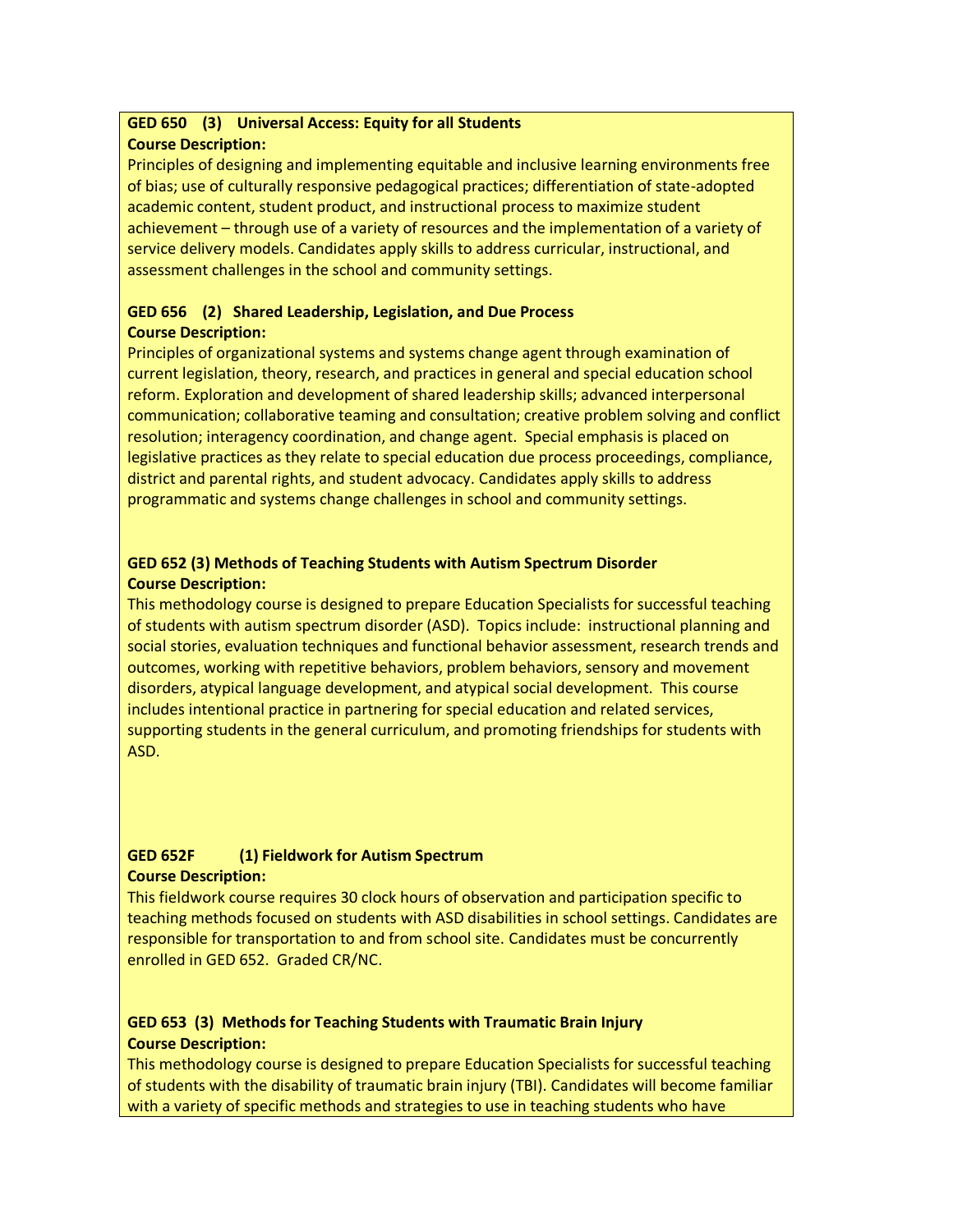experienced a head injury. Among topics included: the need for frequent evaluation and reevaluation because of the nature and trend of their recovery, especially in the first couple of years after the onset of the injury; determining supplementary aids and services; supporting the functional domains of memory, attention and concentration, executive functioning, selfawareness, and language. This course will examine a comprehensive plan for addressing the long-term effects of TBI requiring interventions to address present and anticipated future needs of the students.

## **GED 653F (1) Fieldwork for Students with Traumatic Brain Injury Course Description:**

This fieldwork course requires 30 clock hours of observation and participation specific to teaching methods focused on students with ASD disabilities in school settings. Candidates are responsible for transportation to and from school site. Candidates must be concurrently enrolled in GED 653. Graded CR/NC.

# **GED 654 C (3) Methods of Teaching Students with Other Health Impairments**

Course Description:

This methodology course is designed to prepare Education Specialists for successful teaching of students with other health impairments (OHI). Topics include: determining the presence of acute and chronic conditions associated with OHI, collaborating with health professionals in the monitoring of the student's disability, determining the nature of specially designed instruction and services, curriculum differentiation and design, safe management and operation of specialized equipment, integration of curriculum, and classroom application of various forms of assistive technology.

## **GED 654F (1) Fieldwork for Students with Other Health Impairments Course Description:**

This fieldwork course requires 30 clock hours of observation and participation specific to teaching methods focused on students with ASD disabilities in school settings. Candidates are responsible for transportation to and from school site. Candidates must be concurrently enrolled in GED 653. Graded CR/NC.

## **ADDITIONAL ADVANCED COURSES FOR THE MASTER OF ARTS IN SPECIAL EDUCATION:**

GED 672 (3) Philosophy in Education **Existing Course** 

## **GED 658 (2) Reflective Coaching/Induction Existing Course**

(replaces GED684 3 – 6 hours)

Same course description

## **GED 658F (1) Reflective Coaching/Induction Fieldwork**

This fieldwork course requires 15 clock hours of observation and participation specific to reflective coaching and individualized induction with focus on teaching students with disabilities. Candidates must be concurrently enrolled in GED 684. Graded CR/NC.

**GED 689 (3) Master's Project <b>Existing Course** Existing Course